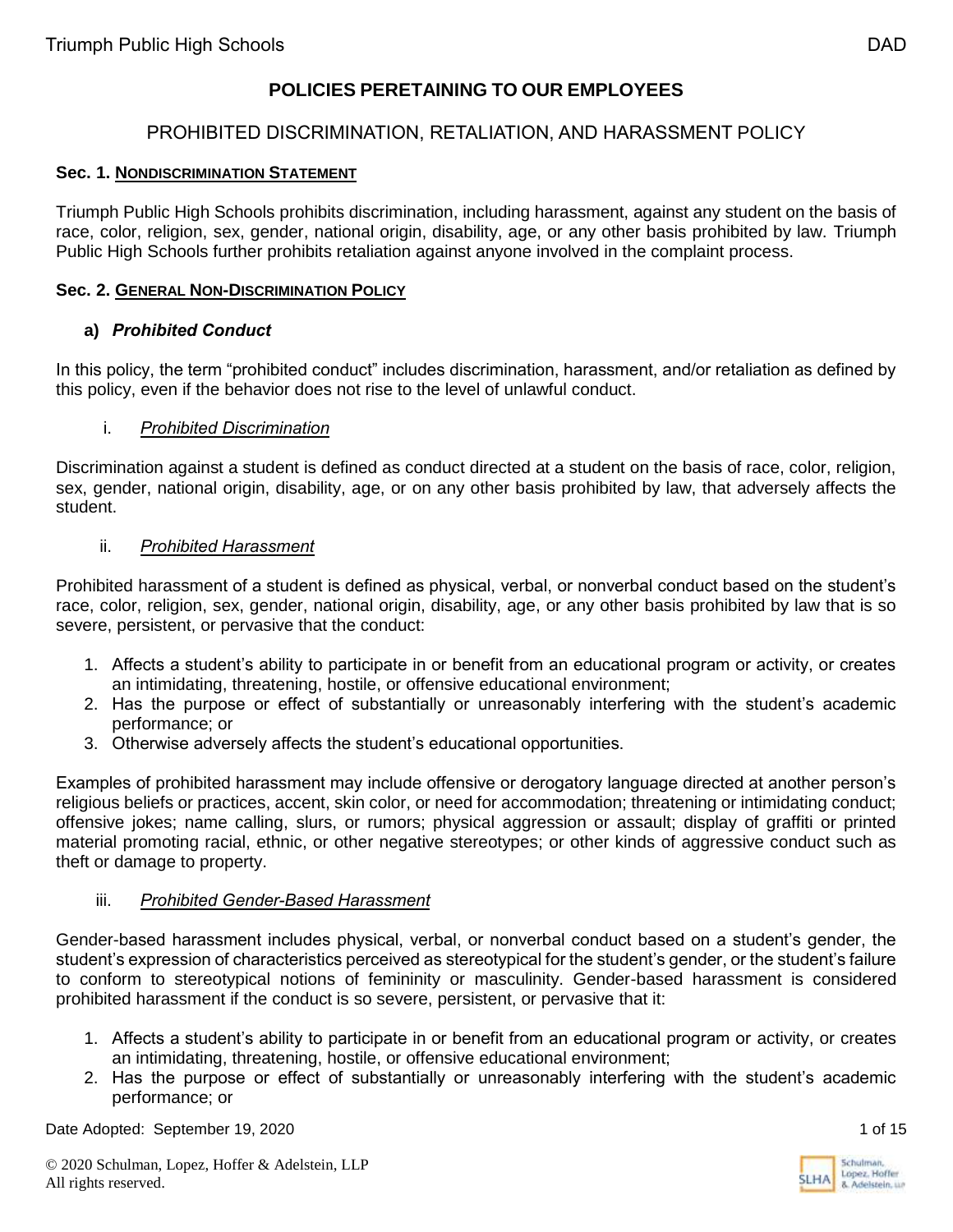3. Otherwise adversely affects the student's educational opportunities.

Examples of gender-based harassment, regardless of the student's or alleged harasser's actual or perceived gender, may include offensive jokes, name-calling, slurs, or rumors; physical aggression or assault; threatening or intimidating conduct; or other kinds of aggressive conduct such as theft or damage to property.

### iv. *Prohibited Retaliation*

Triumph Public High Schools prohibits retaliation against a student alleged to have experienced discrimination or harassment or another student who, in good faith, makes a report, serves as a witness, or otherwise participates in an investigation.

Examples of retaliation may include threats, rumor spreading, ostracism, assault, destruction of property, unjustified punishments, or unwarranted grade reductions. Unlawful retaliation does not include petty slights or annoyances.

### **b)** *False Claims*

A student who intentionally makes a false claim, offers false statements, or refuses to cooperate with a Triumph Public High Schools investigation regarding discrimination or harassment is subject to appropriate discipline.

### **c)** *Reporting Procedures (Non-Sexual Harassment)*

Any student who believes that he or she has experienced prohibited conduct or believes that another student has experienced prohibited conduct should immediately report the alleged acts to a teacher, counselor, Principal, or the appropriate Compliance Coordinator designated by Triumph Public High Schools.

Any Triumph Public High Schools employee who suspects or receives notice that a student or group of students has or may have experienced prohibited conduct shall immediately notify the appropriate Compliance Coordinator listed in this policy, and take any other steps required by this policy.

The procedures in this Section 2 will apply to all allegations of prohibited conduct other than allegations of harassment prohibited by Title IX. For allegations of sex-based harassment that, if proved, would meet the definition of sexual harassment under Title IX (including sexual harassment), see the procedures below at Section 3, Sexual Harassment Prohibited – Title IX Policy.

### **d)** *Definition of Compliance Coordinator*

For the purposes of this policy, Compliance Coordinators are the Title IX Coordinator, the ADA/Section 504 coordinator, and the Superintendent or designee.

### v. *Title IX Coordinator*

The Title IX Coordinator is responsible for coordinating Triumph Public High Schools' efforts to comply with its responsibilities under Title IX with respect to discrimination based on sex, including sexual harassment. Triumph Public High Schools has designated as the following individual as the Title IX Coordinator: Daniel Hall, Position: Director of Human Resources & Risk Management, Address: 1218 S. Presa, San Antonio TX 78210 Telephone: (210) 227-0295.

### vi. *ADA/Section 504 Coordinator*

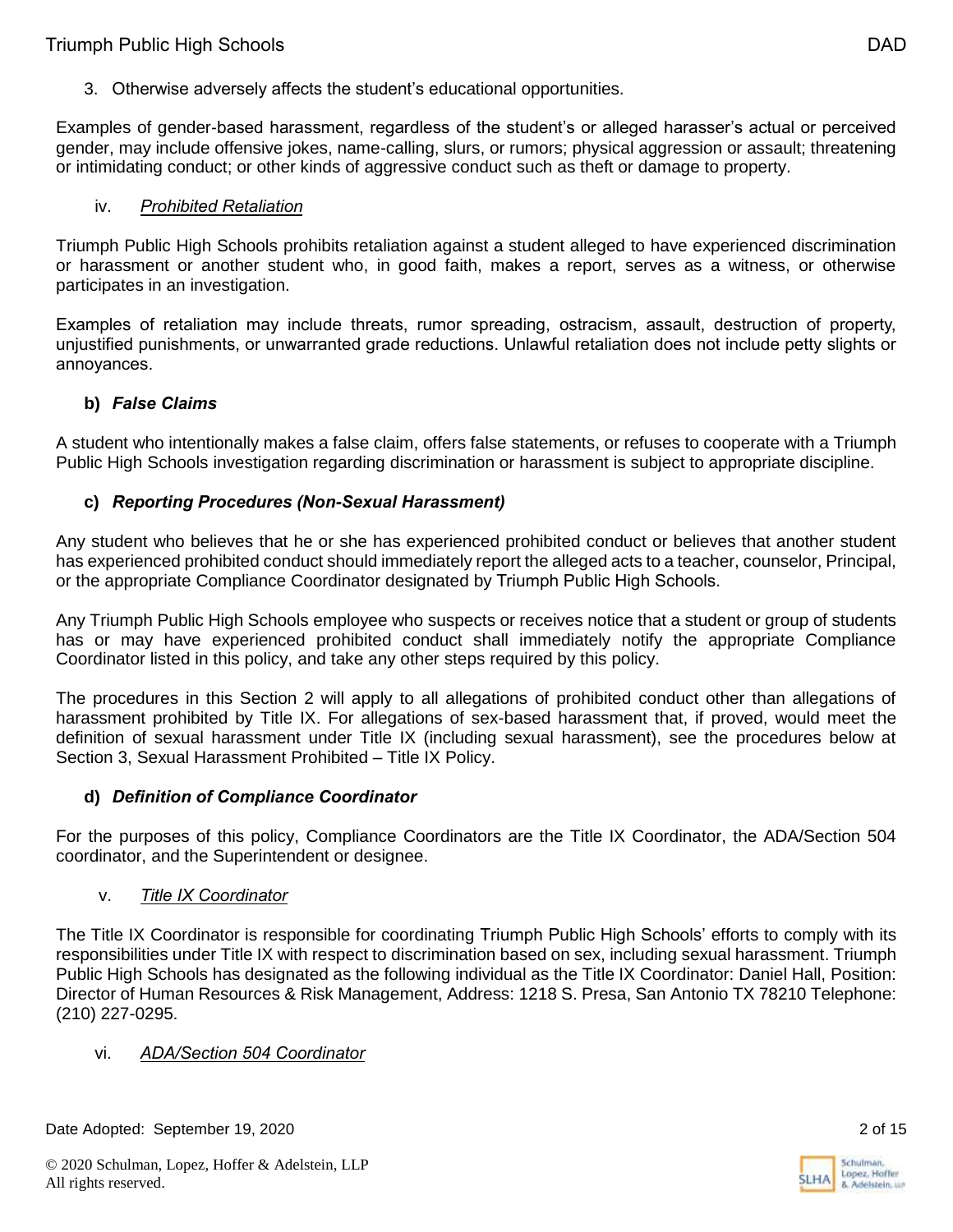Reports of discrimination based on disability may be directed to the ADA/Section 504 Coordinator. Triumph Public High Schools designates the following person to coordinate its efforts to comply with Title II of the Americans with Disabilities Act of 1990, as amended, which incorporates and expands upon the requirements of Section 504 of the Rehabilitation Act of 1973, as amended: Dr. Norma J. Hernandez, Position: Special Programs Coordinator, Address: 1218 S. Presa, San Antonio TX 78210 Telephone: (210) 227-0295.

### vii. *Coordinator for Purposes of Compliance with Other Nondiscrimination Laws*

The following person(s) have been designated to coordinate Triumph Public High Schools' compliance with all other antidiscrimination laws; Daniel Hall, Position: Director of Human Resources & Risk Management, Address: 1218 S. Presa, San Antonio TX 78210 Telephone: (210) 227-0295.

# **e)** *Alternate Reporting Procedures*

A student shall not be required to report prohibited conduct to the person alleged to have committed the conduct. Reports concerning prohibited conduct, including reports against the Title IX Coordinator or ADA/Section 504 Coordinator, may be directed to the Superintendent or designee. Reports concerning prohibited conduct by the Superintendent or designee may be made directly to the Board. If a report is made directly to the Board, the Board shall appoint an appropriate person to conduct an investigation.

# **f)** *Timely Reporting*

Reports of prohibited conduct shall be made as soon as possible after the alleged act or knowledge of the alleged act. A failure to promptly report may impair Triumph Public High Schools' ability to investigate and address the prohibited conduct.

### **g)** *Notice to Parents*

A Triumph Public High Schools official or designee shall promptly notify the parents of any student alleged to have experienced prohibited conduct by a Triumph Public High Schools employee or another adult.

### **h)** *Investigation*

Triumph Public High Schools may request, but shall not insist upon, a written report. If a report is made orally, the school official shall reduce the report to written form.

Upon receipt or notice of a report, the appropriate Compliance Coordinator shall determine whether the allegations, if proven, would constitute prohibited conduct as defined by this policy. If so, the Compliance Coordinator shall immediately authorize or undertake an investigation, regardless of whether a criminal or regulatory investigation regarding the same or similar allegations is pending.

If appropriate, Triumph Public High Schools shall promptly take interim action calculated to prevent prohibited conduct during the course of an investigation.

The investigation may be conducted by a Compliance Coordinator or designee, or by a third party designated by Triumph Public High Schools, such as an attorney. When appropriate, the Principal shall be involved in or informed of the investigation.

The investigation may consist of personal interviews with the person making the report, the person against whom the report is filed, and others with knowledge of the circumstances surrounding the allegations. The investigation may also include analysis of other information or documents related to the allegations.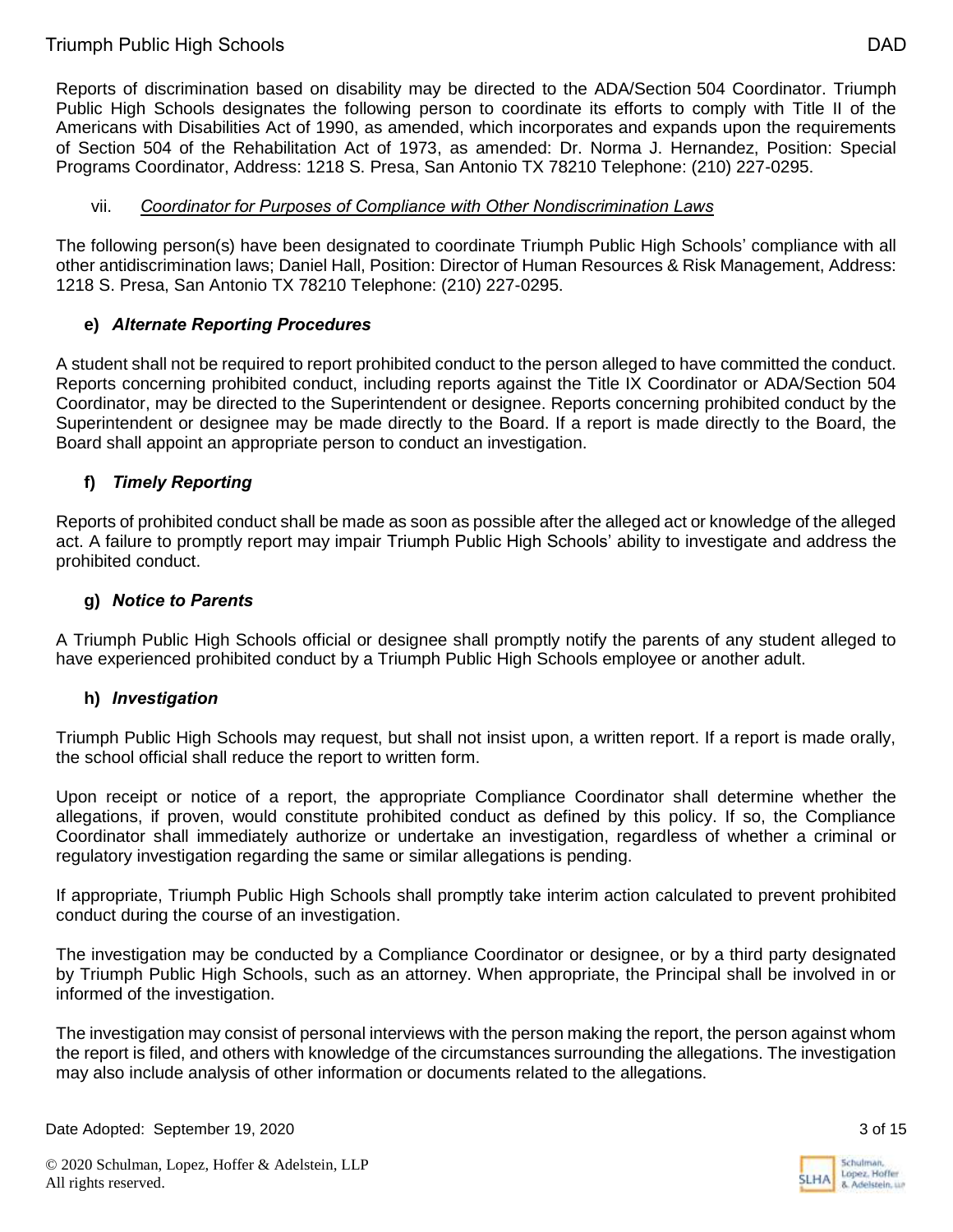# **i)** *Concluding the Investigation*

Absent extenuating circumstances, the investigation should be completed within ten school business days from the date of the report. If the investigator determines that additional time is needed to complete a thorough investigation of the complaint and/or issue a report, he or she shall inform the complainant in writing of the necessity to extend the time for investigating or responding and a specific date by which the report will be issued.

The investigator shall prepare a written report of the investigation. The report shall be filed with the Compliance Coordinator overseeing the investigation.

# **j)** *School Action*

If the results of an investigation indicate that prohibited conduct occurred, Triumph Public High Schools shall promptly respond by taking appropriate disciplinary or corrective action reasonably calculated to address the conduct.

Triumph Public High Schools may take action based on the results of an investigation, even if the conduct did not rise to the level of prohibited or unlawful conduct.

### **k)** *Confidentiality*

To the greatest extent possible, Triumph Public High Schools shall respect the privacy of the complainant, persons against whom a report is filed, and witnesses. Limited disclosures may be necessary in order to conduct a thorough investigation and comply with applicable law.

# **l)** *Appeal*

A student who is dissatisfied with the outcome of the investigation may appeal through Board Policy GF (Parent and Student Complaints and Grievances), beginning at the appropriate level. A student shall be informed of his or her right to file a complaint with the United States Department of Education Office for Civil Rights.

### **m)** *Records Retention*

Retention of records shall be in accordance with the applicable schedule published by the Texas State Library and Archives Commission.

### **Sec. 3. SEXUAL HARASSMENT PROHIBITED – TITLE IX POLICY**

### **a)** *Definitions for Title IX Terms*

### i. *Actual Knowledge*

"Actual knowledge" means notice of sexual harassment or allegations of sexual harassment to Triumph Public High Schools' Title IX Coordinator or any Triumph Public High Schools official who has authority to institute corrective measures on behalf of Triumph Public High Schools, or to any employee of an elementary and secondary school. Imputation of knowledge based solely on vicarious liability or constructive notice is insufficient to constitute actual knowledge. This standard is not met when the only official of Triumph Public High Schools with actual knowledge is the respondent (as that term is defined below). The mere ability or obligation to report sexual harassment or to inform a student about how to report sexual harassment, or having been trained to do so, does not qualify an individual as one who has authority to institute corrective measures on behalf of Triumph Public High Schools. "Notice" as used in this definition includes, but is not limited to, a report of sexual harassment to the Title IX Coordinator. *34 C.F.R. 106.30(a)*.

Date Adopted: September 19, 2020 4 of 15

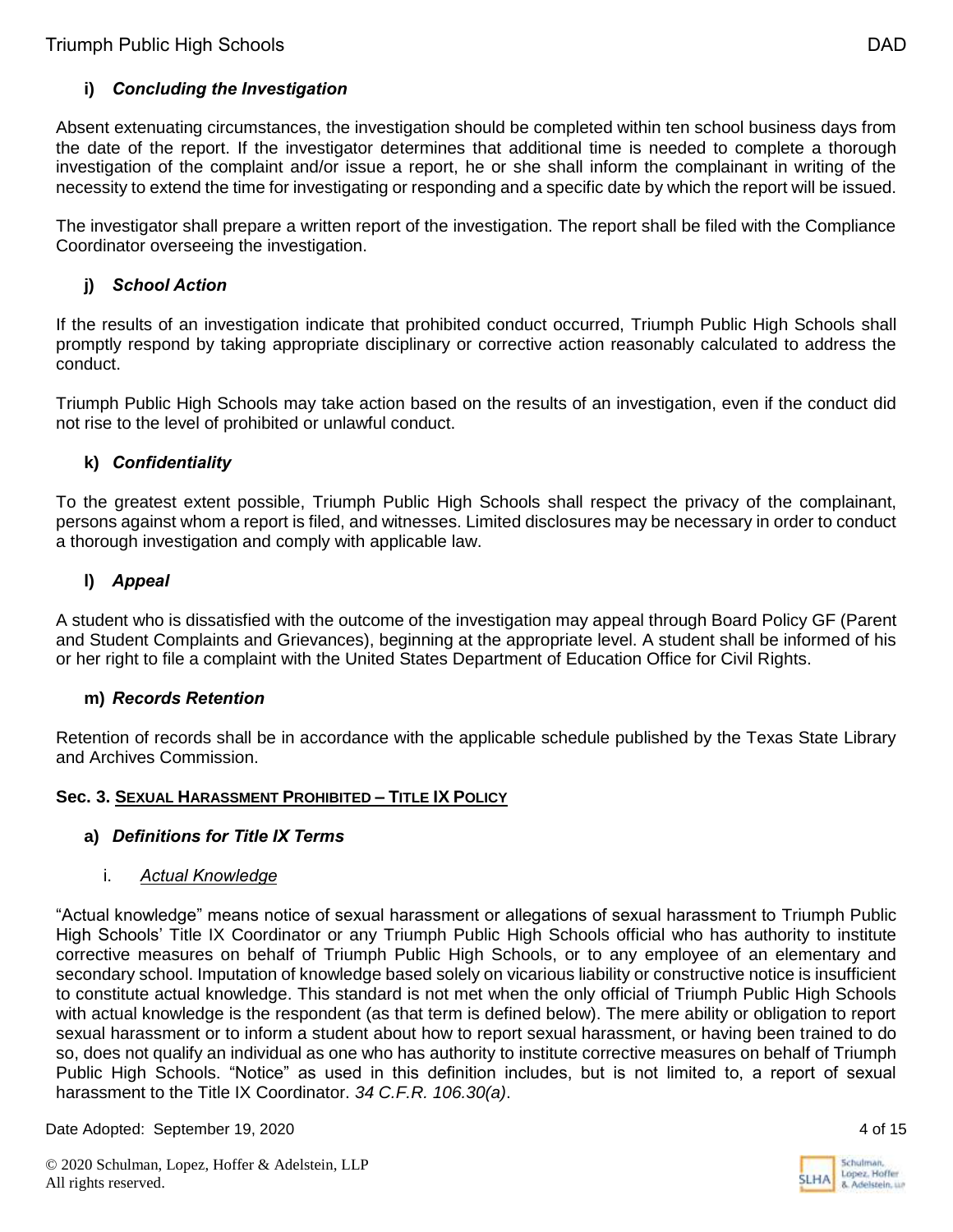# ii. *Complainant*

"Complainant" means an individual who is alleged to be the victim of conduct that could constitute sexual harassment. *34 C.F.R. 106.30(a)*.

### iii. *Consent*

"Consent" is not currently defined by the Title IX regulations, nor do the regulations require Triumph Public High Schools to adopt a particular definition of consent with respect to sexual assault. *34 C.F.R. 106.30(a)*.

### iv. *Deliberate Indifference Standard*

If Triumph Public High Schools has actual knowledge of sexual harassment in an education program or activity of Triumph Public High Schools against a person in the United States, it must respond promptly in a manner that is not deliberately indifferent. Triumph Public High Schools is deliberately indifferent only if its response to sexual harassment is clearly unreasonable in light of the known circumstances. *34 C.F.R. 106.44*.

### v. *Education Program or Activity*

For purposes of this Title IX policy, "education program or activity" includes locations, events, or circumstances over which Triumph Public High Schools exercised substantial control over both the respondent and the context in which sexual harassment occurs. *34 C.F.R. 106.44*.

### vi. *Formal Complaint*

"Formal complaint" means a document filed by a complainant or signed by the Title IX Coordinator alleging sexual harassment against a respondent and requesting that Triumph Public High Schools investigate the allegation of sexual harassment. At the time of filing a formal complaint, a complainant must be participating in or attempting to participate in Triumph Public High Schools' education program or activity. A formal complaint may be filed with the Title IX Coordinator in person, by mail, or by email, by using the contact information for the Title IX Coordinator provided by Triumph Public High Schools, and by any additional method designated by Triumph Public High Schools. As used in this definition, the term "document filed by a complainant" means a document or electronic submission (such as by email or through an online portal provided for this purpose by Triumph Public High Schools) that contains the complainant's physical or digital signature, or otherwise indicates that the complainant is the person filing the formal complaint. Where the Title IX Coordinator signs a formal complaint, the Title IX Coordinator is not a complainant or otherwise a party to the Title IX formal complaint, and must comply with the requirements of the Title IX formal process, including the informal resolution process. *34 C.F.R. 106.30(a)*.

### vii. *Respondent*

"Respondent" means an individual who has been reported to be the perpetrator of conduct that could constitute sexual harassment. *34 C.F.R. 106.30(a)*.

### viii. *Sexual Harassment*

"Sexual harassment" means conduct on the basis of sex that satisfies one or more of the following:

1. An employee of Triumph Public High Schools conditioning the provision of an aid, benefit, or service of Triumph Public High Schools on an individual's participation in unwelcome sexual conduct;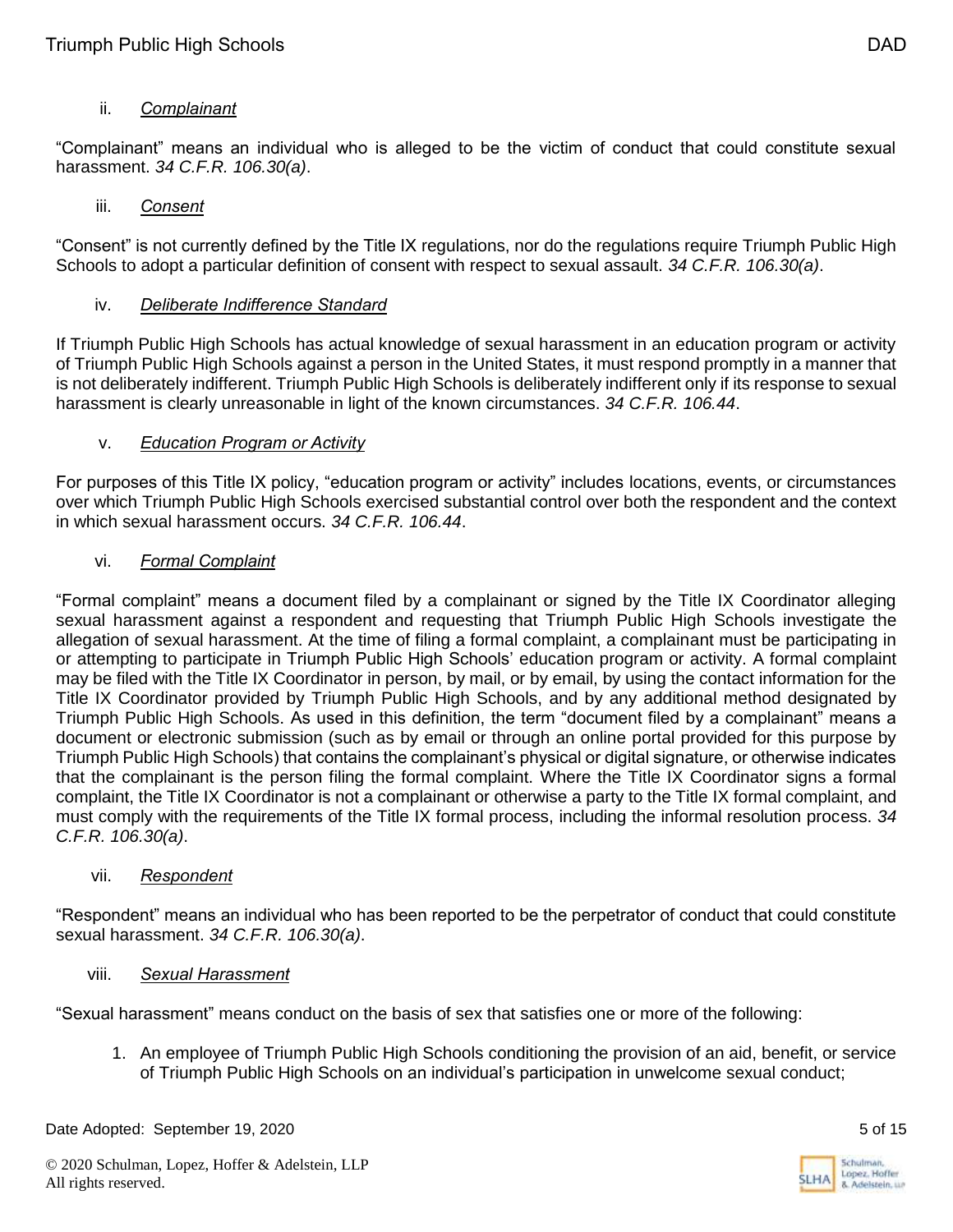- 2. Unwelcome conduct determined by a reasonable person to be so severe, pervasive, and objectively offensive that it effectively denies a person equal access to Triumph Public High Schools' education program or activity; or
- 3. "Sexual assault" as defined in  $20$  U.S.C.  $1091(f)(6)(A)(v)$ ; "dating violence" as defined in  $34$  U.S.C.  $12291(a)(10)$ ; "domestic violence" as defined in [34](https://www.govinfo.gov/content/pkg/USCODE-2018-title34/html/USCODE-2018-title34-subtitleI-chap121-subchapIII-sec12291.htm) U.S.C.  $12291(a)(8)$ ; or "stalking" as defined in 34 [U.S.C. 12291\(a\)\(30\).](https://www.govinfo.gov/content/pkg/USCODE-2018-title34/html/USCODE-2018-title34-subtitleI-chap121-subchapIII-sec12291.htm)

## *34 C.F.R. 106.30(a)*.

## ix. *Supportive Measures*

"Supportive measures" means nondisciplinary, nonpunitive individualized services offered as appropriate, as reasonably available, and without fee or charge to the complainant or the respondent before or after the filing of a formal complaint or where no formal complaint has been filed. Such measures are designed to restore or preserve equal access to Triumph Public High Schools' education program or activity without unreasonably burdening the other party, including measures designed to protect the safety of all parties or Triumph Public High Schools' educational environment, or deter sexual harassment. Supportive measures may include counseling, extensions of deadlines or other course-related adjustments, modifications of work or class schedules, campus escort services, mutual restrictions on contact between the parties, changes in work, leaves of absence, increased security and monitoring of certain areas of the campus, and other similar measures. Triumph Public High Schools must maintain as confidential any supportive measures provided to the complainant or respondent, to the extent that maintaining such confidentiality would not impair Triumph Public High Schools' ability to provide the supportive measures. The Title IX Coordinator is responsible for coordinating the effective implementation of supportive measures. *34 C.F.R. 106.30(a)*.

# **b)** *Requirement to Designate Title IX Coordinator*

Triumph Public High Schools must designate at least one employee as a Title IX Coordinator to coordinate Triumph Public High Schools' efforts to comply with its requirements under Title IX.

# **c)** *Notification of Title IX Policy*

Triumph Public High Schools must notify applicants for admission and employment, students, parents or legal guardians of students, and all professional organizations holding professional agreements with Triumph Public High Schools of the name or title, office address, email address, and telephone number of the employee or employees designated as the Title IX Coordinator.

Triumph Public High Schools must also notify the individuals noted above that Triumph Public High Schools does not discriminate on the basis of sex in the education program or activity that it operates, and that it is required under Title IX not to discriminate in such a manner. The notification must also state that the requirement not to discriminate in the education program or activity extends to admission and employment, and that inquiries about the application of Title IX to Triumph Public High Schools may be referred to the designated Title IX Coordinator, to the assistant secretary for civil rights of the Department of Education, or both.

*34 C.F.R. 106.8(a), (b)(1)*.

### **d)** *Handbook Information and Website Postings*

Triumph Public High Schools must prominently display the contact information required to be listed for the Title IX Coordinator and the nondiscrimination policy described in "Notification of Title IX Policy," above, on the Triumph Public High Schools website, if any, and in the Employee Handbook and Student / Parent Handbook.

Date Adopted: September 19, 2020 6 of 15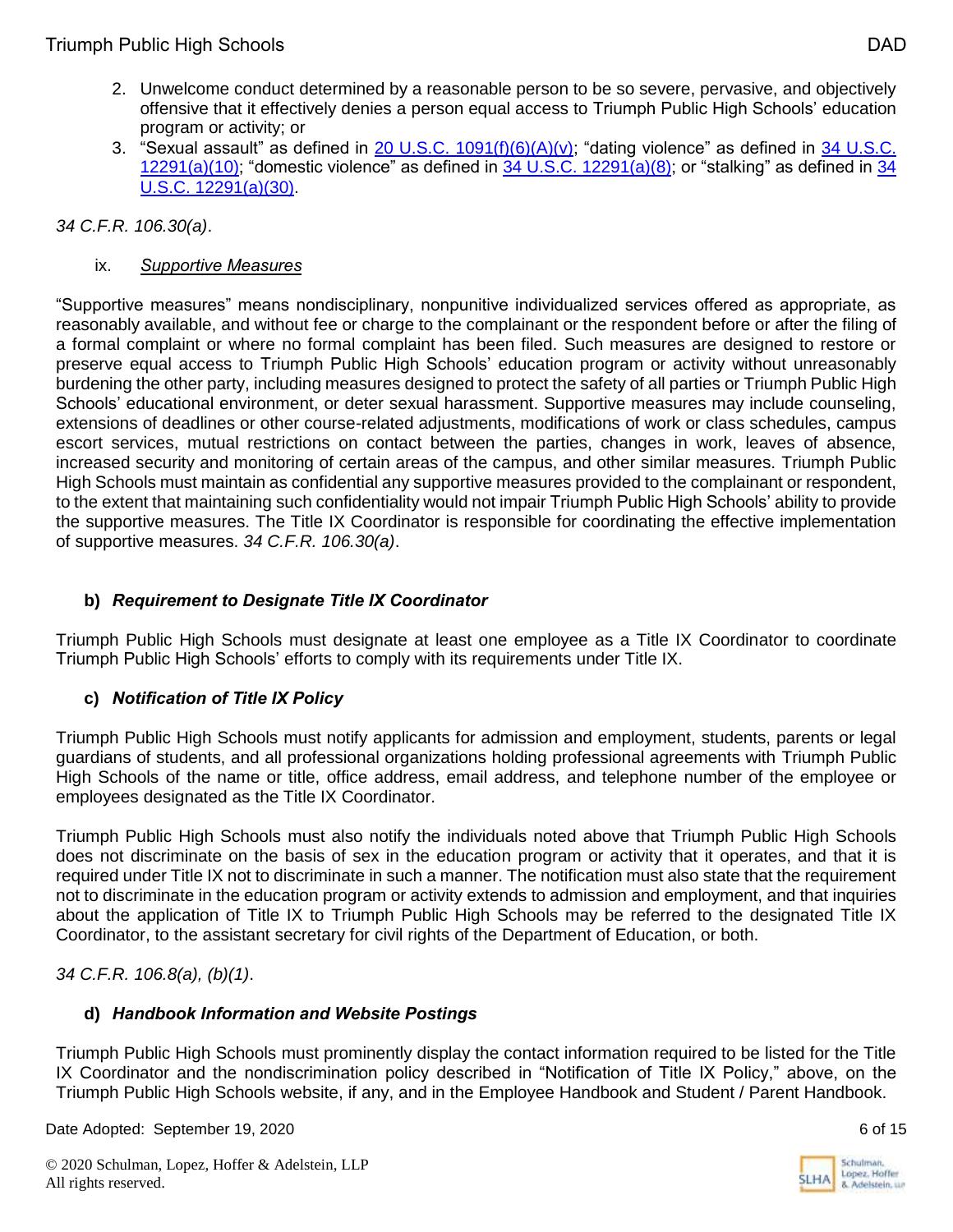Triumph Public High Schools may not use or distribute a publication stating that Triumph Public High Schools treats applicants, students, or employees differently on the basis of sex except when such treatment is permitted by Title IX.

*34 C.F.R. 106.8(b)(2)*.

## **e)** *Reporting Sex Discrimination / Sexual Harassment*

Any person may report sex discrimination, including sexual harassment, whether or not the reporting person is the person alleged to be the victim of conduct that may constitute sex discrimination or sexual harassment. Reports may be made in person, by mail, by telephone, or by email through the contact information listed for Triumph Public High Schools' Title IX Coordinator, or by any other means that results in the Title IX Coordinator receiving the person's verbal or written report. Reports may be made at any time (including during nonbusiness hours) by using the telephone number or email address, or by mail to the office address, listed for the Title IX Coordinator. *34 C.F.R. 106.8(a)*.

### **f)** *Complaint Procedures*

Triumph Public High Schools must adopt and publish procedures that provide for the prompt and equitable resolution of student and employee complaints alleging any action that would be prohibited by Title IX, and a formal Title IX complaint process that complies with applicable federal regulations.

Triumph Public High Schools must provide notice to the individuals identified in Sec. 3(b) above of the school's procedures and Title IX formal complaint process, including how to report or file a complaint of sex discrimination, how to report or file a formal complaint of sexual harassment, and how Triumph Public High Schools will respond.

The requirements of this provision apply only to sex discrimination occurring against a person in the United States.

*34 C.F.R. 106.8(c)-(d)*.

### **g)** *Response by Title IX Coordinator*

The Title IX Coordinator must promptly contact the complainant to discuss the availability of supportive measures, consider the complainant's wishes with respect to supportive measures, , inform the complainant of the availability of supportive measures with or without the filing of a formal complaint, and explain to the complainant the process for filing a formal complaint.

### i. *Required Supportive Measures*

Triumph Public High Schools' response must treat complainants and respondents equitably by offering supportive measures and by following a grievance process that complies with the Title IX regulations (*see* Process for Formal Title IX Complaint, Sec. 3(h) below) before the imposition of any disciplinary sanctions or other actions that are not supportive measures against a respondent.

*34 C.F.R. 106.44(a)*.

### ii. *Response to Formal Complaint*

In response to a formal complaint, Triumph Public High Schools must follow a process that complies with the Title IX regulations (*see* Process for Formal Title IX Complaint, Sec. 3(h) below).

Date Adopted: September 19, 2020 7 of 15

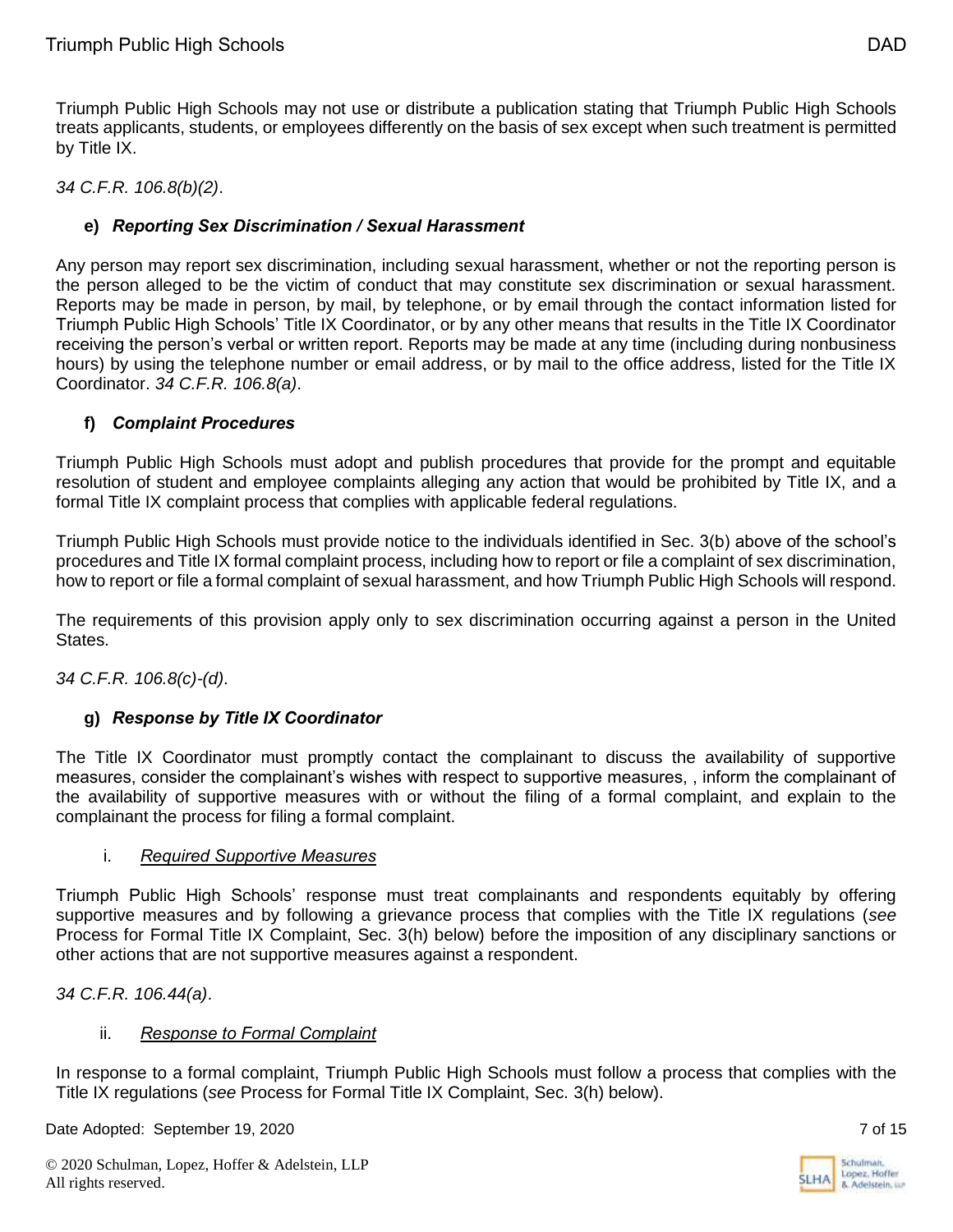### *34 C.F.R. 106.44(b)(1)*.

### iii. *Emergency Removals*

Triumph Public High Schools is not precluded from removing a respondent from its education program or activity on an emergency basis, provided that Triumph Public High Schools:

- 1. Undertakes an individualized safety and risk analysis;
- 2. Determines that an immediate threat to the physical health or safety of any student or other individual arising from the allegations of sexual harassment justifies removal; and
- 3. Provides the respondent with notice and an opportunity to challenge the decision immediately following the removal.

This may not be construed to modify any rights under the Individuals with Disabilities Education Act, Section 504 of the Rehabilitation Act of 1973, or the Americans with Disabilities Act.

### *34 C.F.R. 106.44(c)*.

#### iv. *Administrative Leave*

Triumph Public High Schools is not prohibited from placing a nonstudent employee respondent on administrative leave during the pendency of a Title IX formal complaint. This does not modify any rights under Section 504 of the Rehabilitation Act of 1973 or the Americans with Disabilities Act. *34 C.F.R. 106.44(d)*.

### **h)** *Process for Title IX Formal Complaint*

For purposes of addressing formal complaints of sexual harassment, Triumph Public High Schools' process must comply with the requirements listed in this section. Any provisions, rules, or practices other than those required by the Title IX regulations or this policy that Triumph Public High Schools adopts as part of its process for handling formal complaints of sexual harassment must apply equally to both parties. *34 C.F.R. 106.45(b)*.

Triumph Public High Schools' Title IX formal complaint process must:

- 1. Treat complainants and respondents equally by providing remedies to a complainant where a determination of responsibility for sexual harassment has been made against the respondent, and by following a process that complies with the Title IX regulations before the imposition of any disciplinary sanctions or other actions that are not supportive measures against a respondent. Remedies must be designed to restore or preserve equal access to Triumph Public High Schools' education program or activity. Such remedies may include the same individualized services described as supportive measures; however, remedies need not be nondisciplinary or nonpunitive and need not avoid burdening the respondent.
- 2. Require an objective evaluation of all relevant evidence—including both inculpatory and exculpatory evidence—and provide that credibility determinations may not be based on a person's status as a complainant, respondent, or witness.
- 3. Require that any individual designated by Triumph Public High Schools as a Title IX Coordinator, investigator, decision-maker, or any person designated by Triumph Public High Schools to facilitate an informal resolution process, not to have a conflict of interest or bias for or against complainants or respondents generally or an individual complainant or respondent. Triumph Public High Schools must ensure that Title IX Coordinators, investigators, decision-makers, and any person who facilitates an informal resolution process receive training on the definition of sexual harassment, the scope of Triumph Public High Schools' education program or activity, how to conduct an investigation and Title

Date Adopted: September 19, 2020 8 of 15



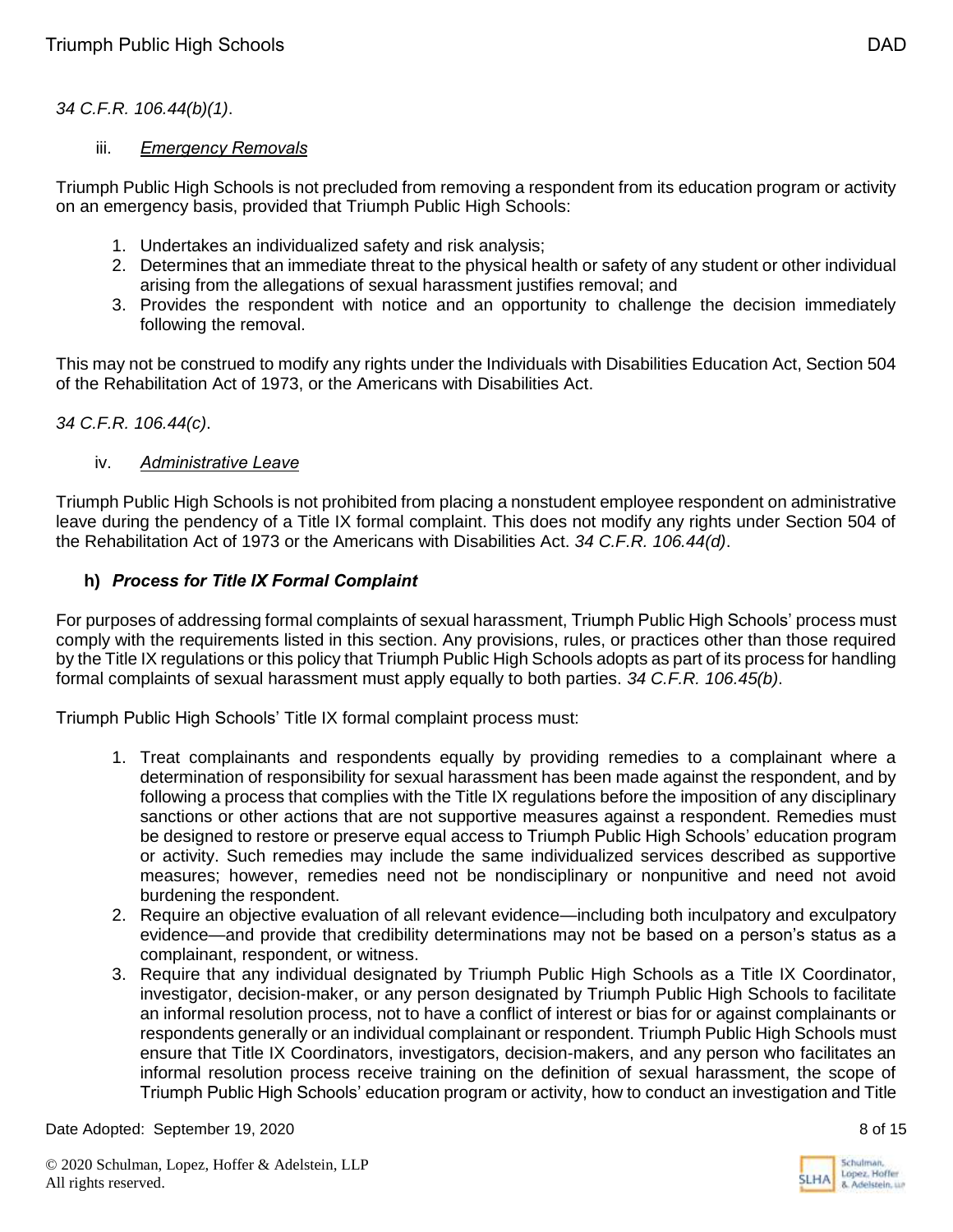IX formal complaint process (including hearings, appeals, and informal resolution processes, as applicable), and how to serve impartially, including by avoiding prejudgment of the facts at issue, conflicts of interest, and bias. Triumph Public High Schools must ensure that decision-makers receive training on any technology to be used at a live hearing, if any, and on issues of relevance of questions and evidence, including when questions and evidence about the complainant's sexual predisposition or prior sexual behavior are not relevant. Triumph Public High Schools must also ensure that investigators receive training on relevance to create an investigative report that fairly summarizes relevant evidence. Any materials used to train Title IX Coordinators, investigators, decision-makers, and any person who facilitates an informal resolution process must not rely on sex stereotypes and must promote impartial investigations and adjudications of formal complaints of sexual harassment.

- 4. Include a presumption that the respondent is not responsible for the alleged conduct until a determination regarding responsibility is made at the conclusion of the Title IX formal complaint process.
- 5. Include reasonably prompt timeframes for concluding the grievance process, including reasonably prompt timeframes for filing and resolving appeals and informal resolution processes if Triumph Public High Schools offers informal resolution processes, and a process that allows for the temporary delay of the Title IX formal complaint process or the limited extension of time frames for good cause with written notice to the complainant and the respondent of the delay or extension and the reasons for the action. Good cause may include considerations such as the absence of a party, a party's advisor, or a witness; concurrent law enforcement activity; or the need for language assistance or accommodation of disabilities.
- 6. Describe the range of possible disciplinary sanctions and remedies or list the possible disciplinary sanctions and remedies that Triumph Public High Schools may implement following any determination of responsibility.
- 7. State whether the standard of evidence to be used to determine responsibility is the preponderance of the evidence standard or the clear and convincing evidence standard, apply the same standard of evidence for formal complaints against students as for formal complaints against employees, including faculty, and apply the same standard of evidence to all formal complaints of sexual harassment.
- 8. Include the procedures and permissible bases for the complainant and respondent to appeal.
- 9. Describe the range of supportive measures available to complainants and respondents.
- 10. Not require, allow, rely upon, or otherwise use questions or evidence that constitute, or seek disclosure of, information protected under a legally-recognized privilege, unless the person holding such privilege has waived the privilege.

*34 C.F.R. 106.45(b)(1)*.

### i. *Notice of Allegations*

Upon receipt of a formal complaint, Triumph Public High Schools must provide the following written notice to the parties who are known:

- 1. Notice of Triumph Public High Schools' Title IX formal complaint process, including any informal resolution process.
- 2. Notice of the allegations of sexual harassment potentially constituting sexual harassment, including sufficient details known at the time and with sufficient time to prepare a response before any initial interview. Sufficient details include:
	- a. The identities of the parties involved in the incident, if known;
	- b. The conduct allegedly constituting sexual harassment; and
	- c. The date and location of the alleged incident, if known.

Date Adopted: September 19, 2020 **9 of 15** 

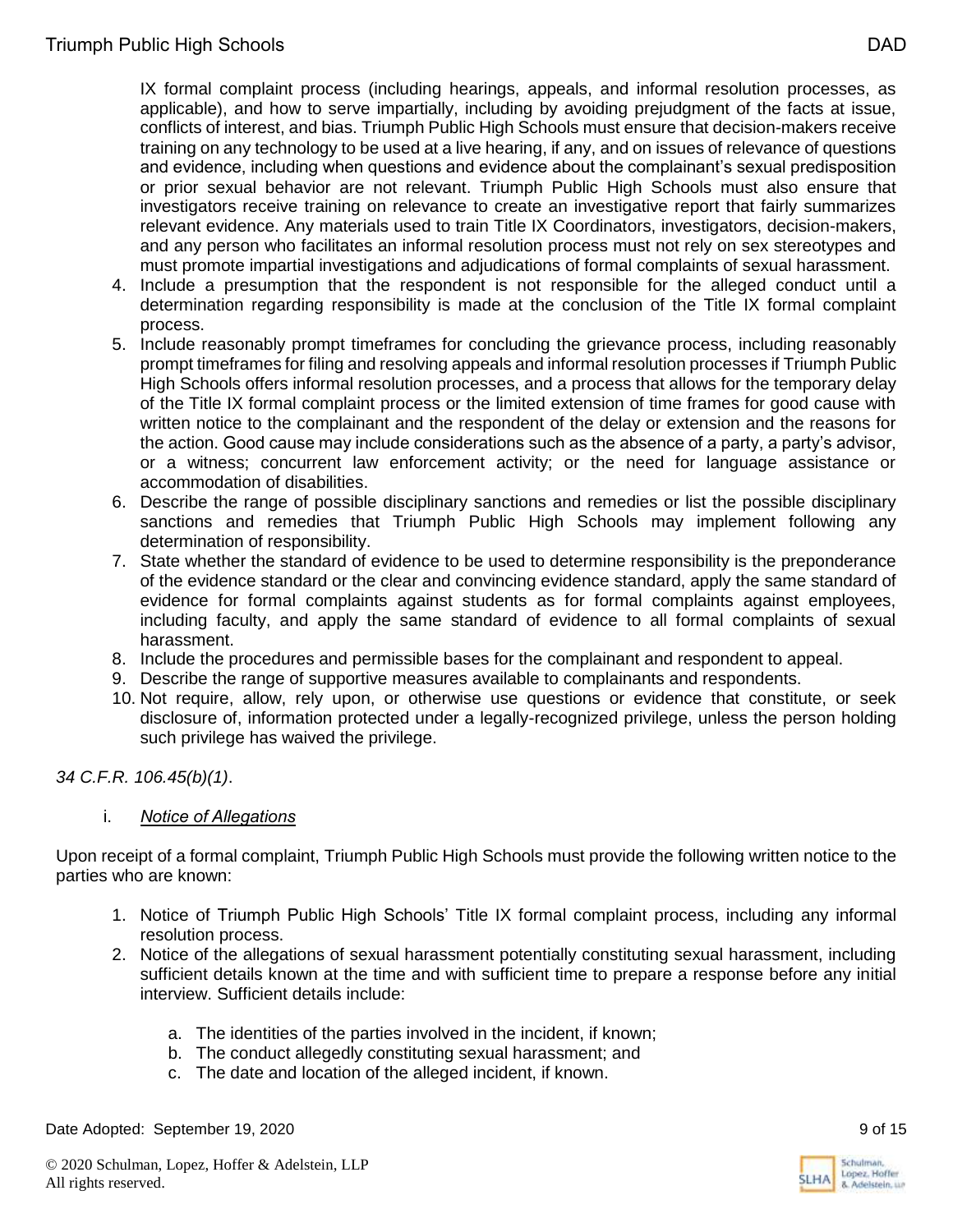The written notice must include a statement that the respondent is presumed not responsible for the alleged conduct and that a determination regarding responsibility is made at the conclusion of the Title IX formal complaint process. The written notice must inform the parties that they may have an advisor of their choice, who may be, but is not required to be, an attorney and may inspect and review evidence. The written notice must inform the parties of any provision in Triumph Public High Schools' Code of Conduct that prohibits knowingly making false statements or knowingly submitting false information during the Title IX formal complaint process.

If, in the course of an investigation, Triumph Public High Schools decides to investigate allegations about the complainant or respondent that are not included in the notice of allegations, Triumph Public High Schools must provide notice of the additional allegations to the parties whose identities are known.

### *34 C.F.R. 106.45(b)(2)*.

### ii. *Dismissal of Formal Complaint*

Triumph Public High Schools must investigate the allegations in a formal complaint. If the conduct alleged in the formal complaint would not constitute sexual harassment even if proved, did not occur in Triumph Public High Schools' education program or activity, or did not occur against a person in the United States, then Triumph Public High Schools must dismiss the formal complaint with regard to that conduct for purposes of sexual harassment under Title IX; such a dismissal does not preclude action under another provision of Triumph Public High Schools' Code of Conduct.

Triumph Public High Schools may dismiss the formal complaint or any allegations therein if, at any time during the investigation or hearing (if applicable):

- 1. A complainant notifies the Title IX Coordinator in writing that the complainant would like to withdraw the formal complaint or any allegations therein;
- 2. The respondent is no longer enrolled or employed by Triumph Public High Schools; or
- 3. Specific circumstances prevent Triumph Public High Schools from gathering evidence sufficient to reach a determination as to the formal complaint or allegations therein.

Upon a dismissal of a formal complaint, Triumph Public High Schools must promptly send written notice of the dismissal and reason(s) therefore simultaneously to the parties.

*34 C.F.R. 106.45(b)(3)*.

### iii. *Consolidation of Formal Complaints*

Triumph Public High Schools may consolidate formal complaints as to allegations of sexual harassment against more than one complainant against one or more respondents, or by one party against the other party, where the allegations of sexual harassment arise out of the same facts or circumstances. Where a Title IX formal complaint process involves more than one complainant or more than one respondent, references in this section to the singular "party," "complainant," or "respondent" include the plural, as applicable. *34 C.F.R. 106.45(b)(4)*.

### iv. *Investigating Formal Complaints*

When investigating a formal complaint and throughout the Title IX formal complaint process, Triumph Public High Schools must:

1. Ensure that the burden of proof and the burden of gathering evidence sufficient to reach a determination regarding responsibility rest on Triumph Public High Schools and not on the parties,

Date Adopted: September 19, 2020 10 of 15

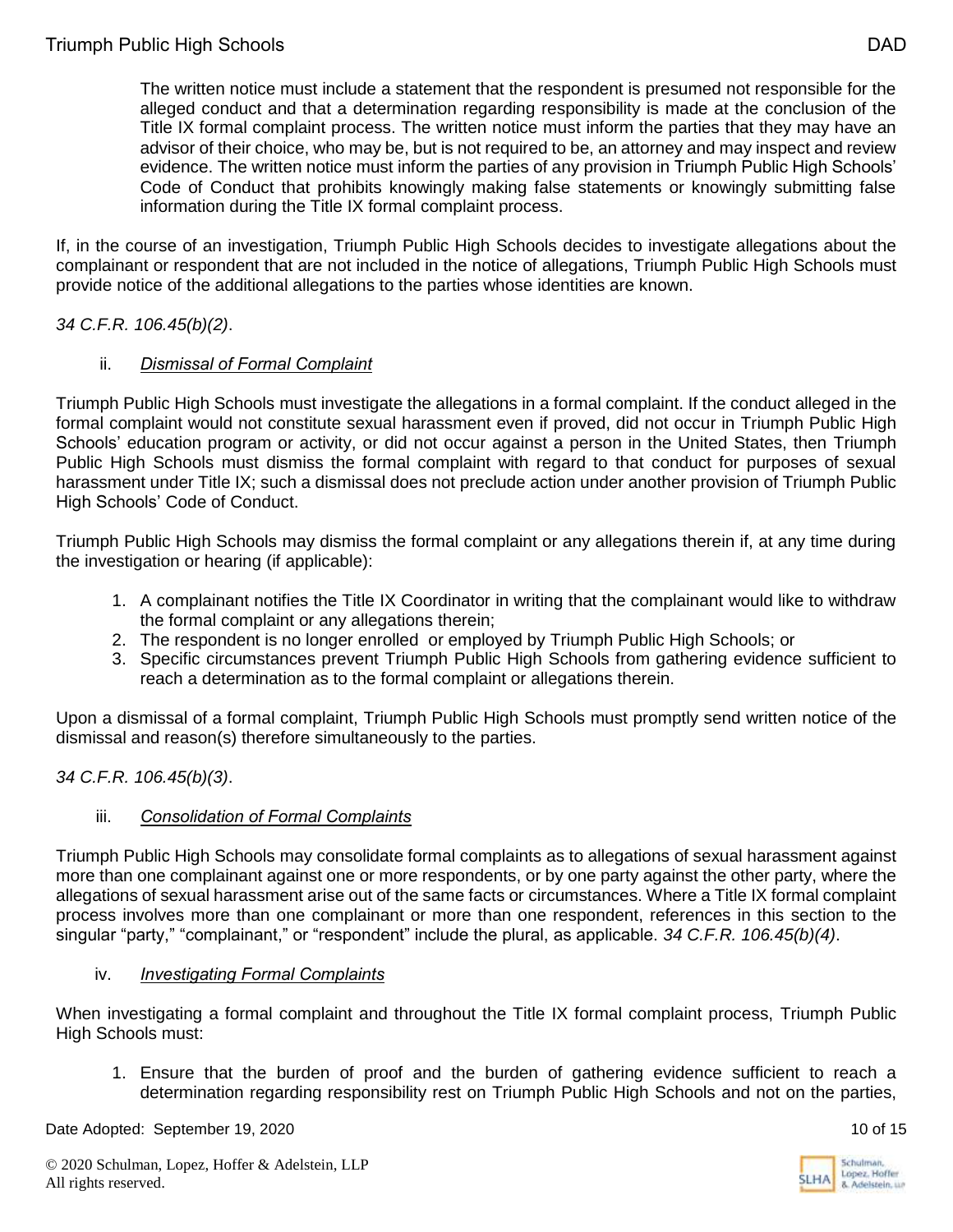provided that Triumph Public High Schools cannot access, consider, disclose, or otherwise use a party's records that are made or maintained by a physician, psychiatrist, psychologist, or other recognized professional or paraprofessional acting in the professional's or paraprofessional's capacity, or assisting in that capacity, and which are made and maintained in connection with the provision of treatment to the party, unless Triumph Public High Schools obtains that party's voluntary, written consent to do so for a Title IX formal complaint. If a party is not an "eligible student," as defined in the FERPA regulations, Triumph Public High Schools must obtain the voluntary, written consent of a "parent," as defined in the FERPA regulations.

- 2. Provide an equal opportunity for the parties to present witnesses, including fact and expert witnesses, and other inculpatory and exculpatory evidence.
- 3. Not restrict the ability of either party to discuss the allegations under investigation or to gather and present relevant evidence.
- 4. Provide the parties with the same opportunities to have others present during any Title IX formal complaint proceeding, including the opportunity to be accompanied to any related or proceeding by the advisor of their choice, who may be, but is not required to be, and attorney, and not limit the choice or presence of the advisor for either the complainant or respondent in any meeting or Title IX formal complaint proceeding; however, Triumph Public High Schools may establish restrictions regarding the extent to which the advisor may participate in the proceedings, as long as the restrictions apply equally to both parties.
- 5. Provide, to a party whose participation is invited or expected, written notice of the date, time, location, participants, and purpose of all hearings (if applicable), investigative interviews, or other meetings, with sufficient time for the party to prepare to participate.
- 6. Provide both parties an equal opportunity to inspect and review any evidence obtained as part of the investigation that is directly related to the allegations raised in a formal complaint, including the evidence upon which Triumph Public High Schools does not intend to rely in reaching a determination regarding responsibility and inculpatory or exculpatory evidence whether obtained from a party or other source, so that each party can meaningfully respond to the evidence prior to conclusion of the investigation. Prior to completion of the investigative report, Triumph Public High Schools must send to each party and the party's advisor, if any, the evidence subject to inspection and review in an electronic format or a hard copy, and the parties must have at least ten days to submit a written response, which the investigator will consider prior to completion of the investigative report. Triumph Public High Schools must make all such evidence subject to the parties' inspection and review available at any hearing (if applicable) to give each party equal opportunity to refer to such evidence during the hearing, including for purposes of cross-examination.
- 7. Create an investigative report that fairly summarizes relevant evidence and, at least ten days prior to a hearing (if a hearing is required or otherwise provided) or other time of determination regarding responsibility, send to each party and the party's advisor, if any, the investigative report in an electronic format or a hard copy, for their review and written response.

*34 C.F.R. 106.45(b)(5)*.

### v. *Hearings*

Triumph Public High Schools' Title IX formal complaint process may, but need not, provide for a hearing. With or without a hearing, after Triumph Public High Schools has sent to the investigate report to the parties and before reaching a determination regarding responsibility, the decision-maker(s) must afford each party the opportunity to submit written, relevant questions that a party wants asked of any party or witness, provide each party with the answers, and allow for additional, limited follow-up questions from each party. With or without a hearing, questions and evidence about the complainant's sexual predisposition or prior sexual behavior are not relevant, unless such questions and evidence about the complainant's prior sexual behavior are offered to prove that someone other than the respondent committed the conduct alleged by the complainant, or if the questions and evidence concern specific incidents of the complainant's prior sexual behavior with respect to the respondent

Date Adopted: September 19, 2020 11 of 15



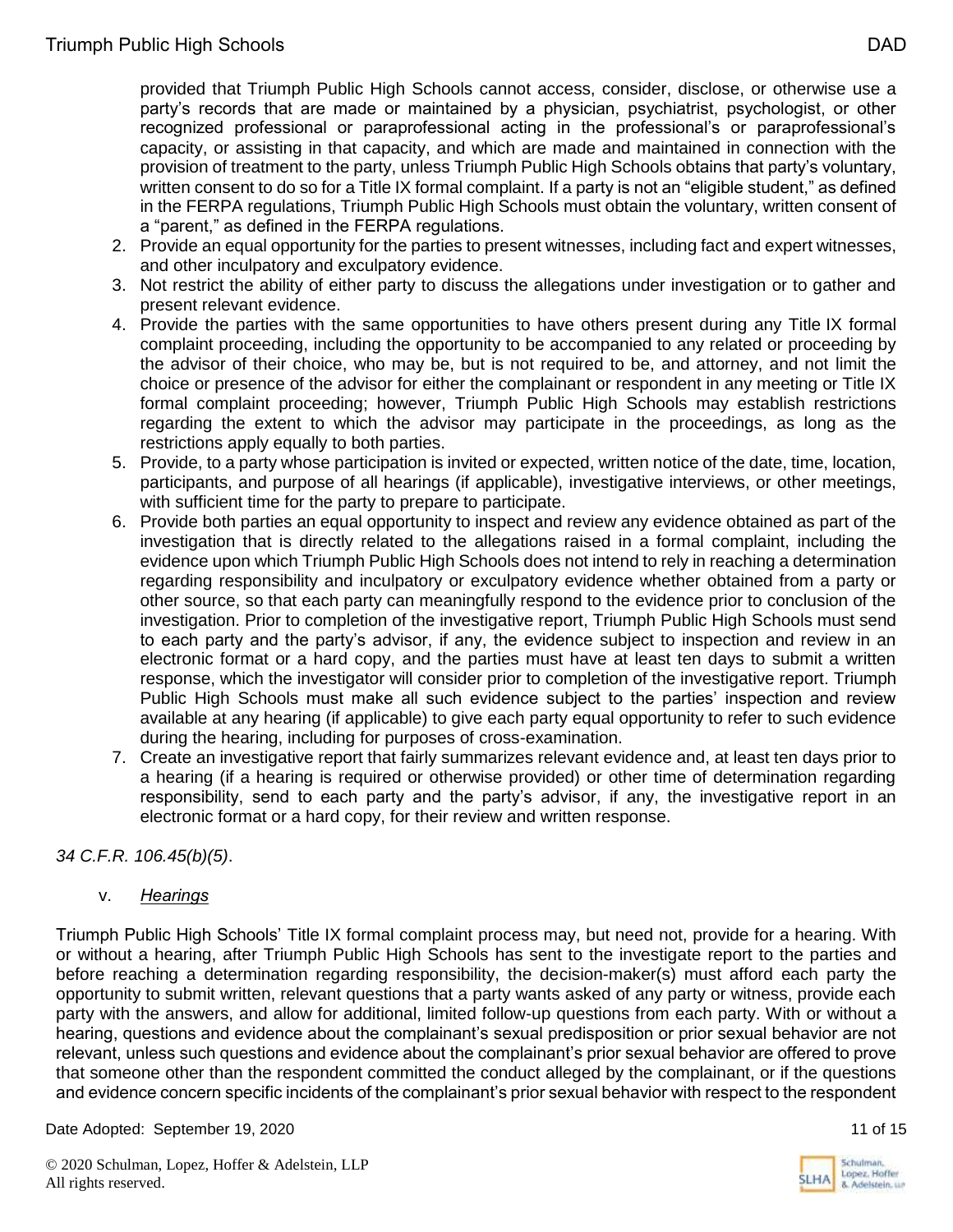and are offered to prove consent. The decision-maker(s) must explain to the party proposing the questions any decision to exclude a question as not relevant. *34 C.F.R. 106.45(b)(6)(ii)*.

## vi. *Determination Regarding Responsibility*

The decision-maker(s), who cannot be the same person(s) as the Title IX Coordinator or the investigator(s), must issue a written determination regarding responsibility. To reach this determination, Triumph Public High Schools must apply the same standard of evidence described at "Process for Title IX Formal Complaint, Sec. 3(h) above. The written determination must include:

- 1. Identification of the allegations potentially constituting sexual harassment.
- 2. A description of the procedural steps taken from receipt of the formal complaint through the determination, including any notifications to the parties, interviews with parties and witnesses, site visits, methods used to gather other evidence, and hearings held (if any).
- 3. Findings of fact supporting the determination.
- 4. Conclusions regarding the application of Triumph Public High Schools' Code of Conduct to the facts.
- 5. A statement of, and rationale for, the result as to each allegation, including a determination regarding responsibility, any disciplinary sanctions Triumph Public High Schools imposes on the respondent, and whether remedies designed to restore or preserve equal access to Triumph Public High Schools' education program or activity will be provided by Triumph Public High Schools to the complainant.
- 6. Triumph Public High Schools' procedures and permissible bases for the complainant and respondent to appeal.

Triumph Public High Schools must provide the written determination to the parties simultaneously. The determination regarding responsibility becomes final either on the date that Triumph Public High Schools provides the parties with the written determination of the result of the appeal, if an appeal is filed, or if an appeal is not filed, the date on which an appeal would no longer be considered timely.

### *34 C.F.R. 106.45(b)(7)(i)-(iii)*.

The Title IX Coordinator is responsible for effective implementation of any remedies identified in a determination regarding responsibility. *34 C.F.R. 106.45(b)(7)(iv)*.

### vii. *Appeals*

Triumph Public High Schools must offer both parties an appeal from a determination regarding responsibility, and from Triumph Public High Schools' dismissal of a formal complaint or any allegations therein, on the following bases:

- 1. Procedural irregularity that affected the outcome of the matter;
- 2. New evidence that was not reasonably available at the time the determination on responsibility or dismissal was made, that could affect the outcome of the matter; and
- 3. The Title IX Coordinator, investigator(s), or decision-maker(s) had a conflict of interest or bias for or against complainants or respondents generally or the individual complainant or respondent that affected the outcome of the matter.

Triumph Public High Schools may offer an appeal equally to both parties on additional bases.

As to all appeals, Triumph Public High Schools must:

1. Notify the other party in writing when an appeal is filed and implement appeal procedures equally for both parties;

Date Adopted: September 19, 2020 12 of 15



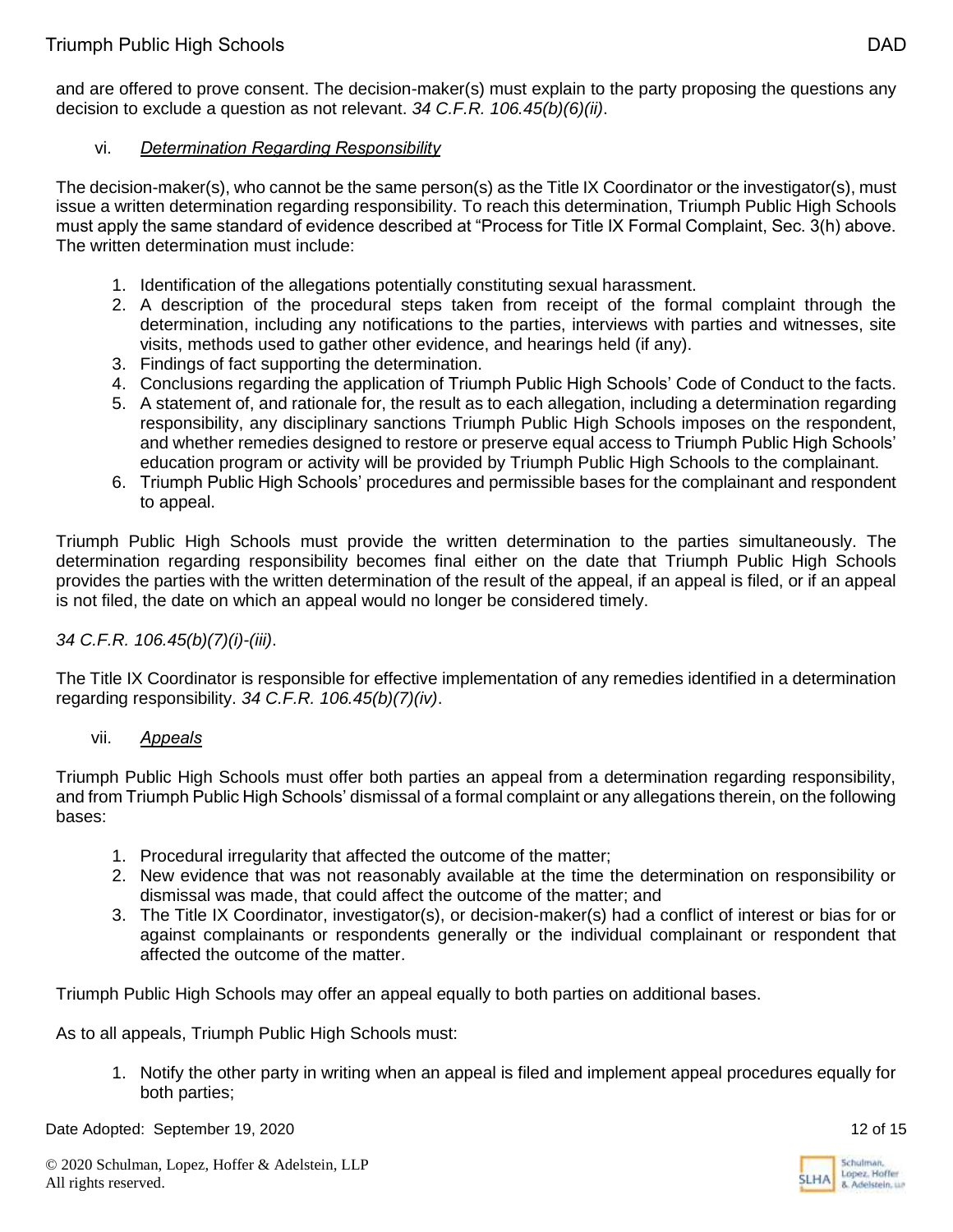- 2. Ensure that the decision-maker(s) for the appeal is not the same person as the decision-maker(s) that reached the determination regarding responsibility or dismissal, the investigator(s), or the Title IX Coordinator;
- 3. Ensure that the decision-maker(s) for the appeal complies with standards regarding conflict of interest and bias found in the Title IX regulations (as discussed in "Process for Formal Title IX Complaint," Sec. 3(h) above);
- 4. Give both parties a reasonable, equal opportunity to submit a written statement in support of, or challenging, the outcome;
- 5. Issue a written decision describing the result of the appeal and the rationale for the result; and
- 6. Provide the written decision simultaneously to both parties.

*34 C.F.R. 106.45(b)(8)*.

# **i)** *Informal Resolution*

Triumph Public High Schools may not require as a condition of enrollment or continuing enrollment, or employment or continuing employment, or enjoyment of any other right, waiver of the right to an investigation and adjudication of formal complaints of sexual harassment consistent with Title IX. Similarly, Triumph Public High Schools may not require the parties to participate in an informal resolution process and may not offer an informal resolution process unless a formal complaint is filed. However, at any time prior to reaching a determination regarding responsibility, Triumph Public High Schools may facilitate an informal resolution process, such as mediation, that does not involve a full investigation and adjudication.

With respect to informal resolution, Triumph Public High Schools must provide written notice to the parties disclosing:

- 1. The allegations;
- 2. The requirements of the informal resolution process including the circumstances under which it precludes the parties from resuming a formal complaint arising from the same allegations, provided, however, that at any time prior to agreeing to a resolution, any party has the right to withdraw from the informal resolution process and resume the grievance process with respect to the formal complaint; and
- 3. Any consequences resulting from participating in the informal resolution process, including the records that will be maintained or could be shared.

Triumph Public High Schools also must obtain the parties' voluntary, written consent to the informal resolution process.

Triumph Public High Schools cannot offer or facilitate an informal resolution process to resolve allegations that an employee sexually harassed a student.

*34 C.F.R. 106.45(b)(9)*.

# **j)** *Recordkeeping*

Triumph Public High Schools must maintain for a period of seven years records of:

- 1. Each sexual harassment investigation including any determination regarding responsibility, any disciplinary sanctions imposed on the respondent, and any remedies provided to the complainant designed to restore or preserve equal access to Triumph Public High Schools' education program or activity;
- 2. Any appeal and the result therefrom;

Date Adopted: September 19, 2020 13 of 15

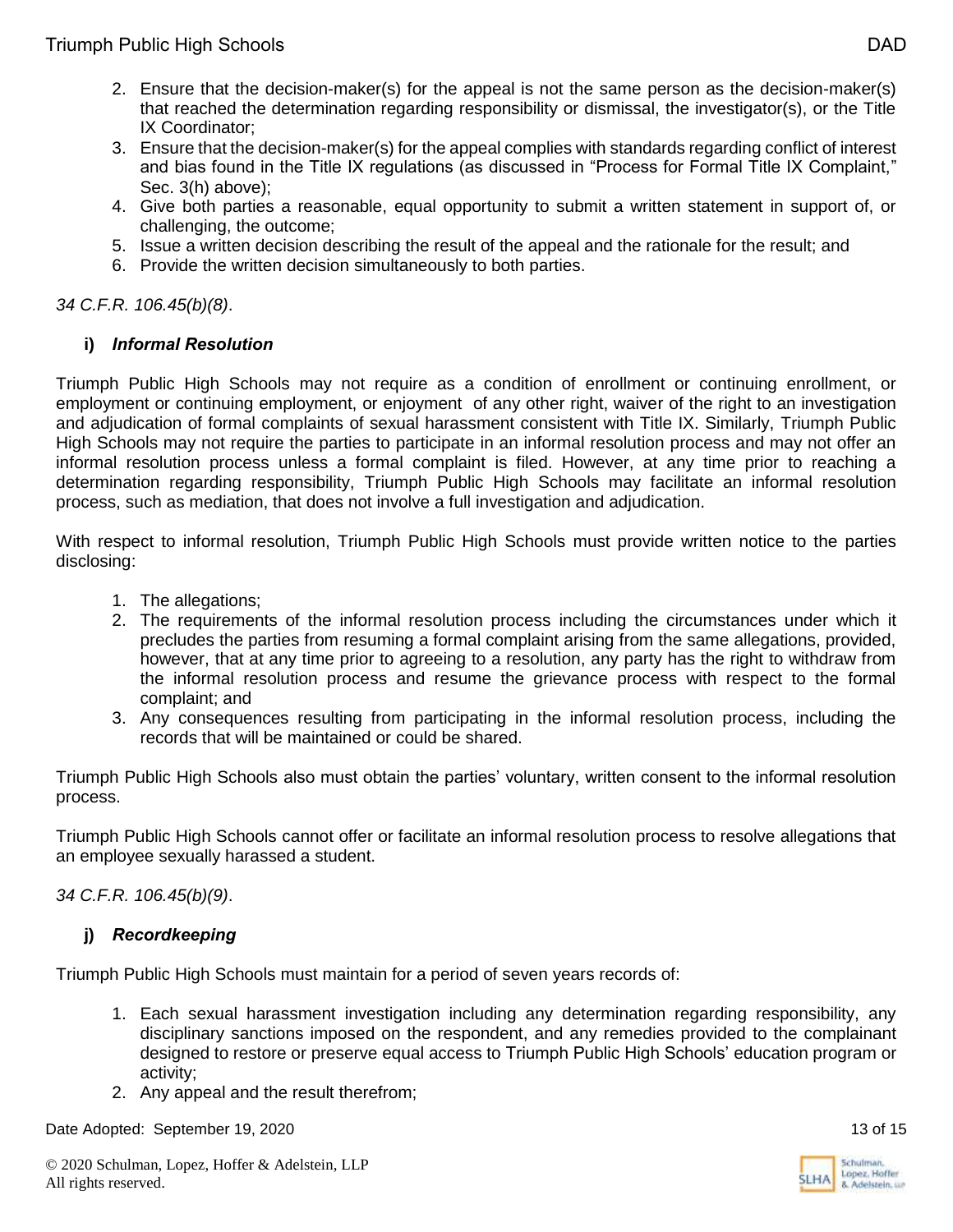- 3. Any informal resolution and the result therefrom; and
- 4. All materials used to train Title IX Coordinators, investigators, decision-makers, and any person who facilitates an informal resolution process. Triumph Public High Schools must make these training materials publicly available on its website or, if Triumph Public High Schools does not maintain a website, Triumph Public High Schools must make these materials available upon request for inspection by members of the public.

For each response required under "Response by Title IX Coordinator," Sec. 3(g) above, Triumph Public High Schools must create and maintain for a period of seven years records of any actions, including any supportive measures, taken in response to a report or formal complaint of sexual harassment. In each instance, Triumph Public High Schools must document the basis for its conclusion that its response was not deliberately indifferent, and document that it has taken measures designed to restore or preserve equal access to Triumph Public High Schools' education program or activity.

If Triumph Public High Schools does not provide a complainant with supportive measures, Triumph Public High Schools must document the reasons why such a response was not clearly unreasonable in light of the known circumstances. The documentation of certain bases or measures does not limit Triumph Public High Schools in the future from providing additional explanations or detailing additional measures taken.

*34 C.F.R. 106.45(b)(10)*.

# **k)** *Retaliation Prohibited*

Neither Triumph Public High Schools nor any other person may intimidate, threaten, coerce, or discriminate against any individual for the purpose of interfering with any right or privilege secured by Title IX, or because the individual has made a report or complaint, testified, assisted, or participated or refused to participate in any manner in an investigation, proceeding, or hearing under Title IX.

Intimidation, threats, coercion, or discrimination, including charges against an individual for Code of Conduct violations that do not involve sex discrimination or sexual harassment, but arise out of the same facts or circumstances as a report or complaint of sex discrimination, or a report or formal complaint of sexual harassment, for the purpose of interfering with any right or privilege secured by Title IX, constitutes retaliation.

Complaints alleging retaliation may be filed according to the "Process for Formal Title IX Complaint," Sec. 3(h) above.

The exercise of rights protected under the First Amendment does not constitute retaliation prohibited by Title IX.

Charging an individual with a Code of Conduct violation for making a materially false statement in bad faith in the course of a Title IX formal complaint proceeding does not constitute retaliation prohibited by Title IX provided, however, that a determination regarding responsibility alone is not sufficient to conclude that any party made a materially false statement in bad faith.

*34 C.F.R. 106.71(a)-(b)*.

# **l)** *Confidentiality*

Triumph Public High Schools must keep confidential the identity of any individual who has made a report or complaint of sex discrimination, including any individual who has made a report or filed a formal complaint of sexual harassment, any complainant, any individual who has been reported to be the perpetrator of sex discrimination, any respondent, and nay witness, except as may be permitted by the Family Educational Rights and Privacy Act ("FERPA") statute, 20 U.S.C. 1232g, or FERPA regulations, 34 C.F.R. part 99, or as required

Date Adopted: September 19, 2020 14 of 15